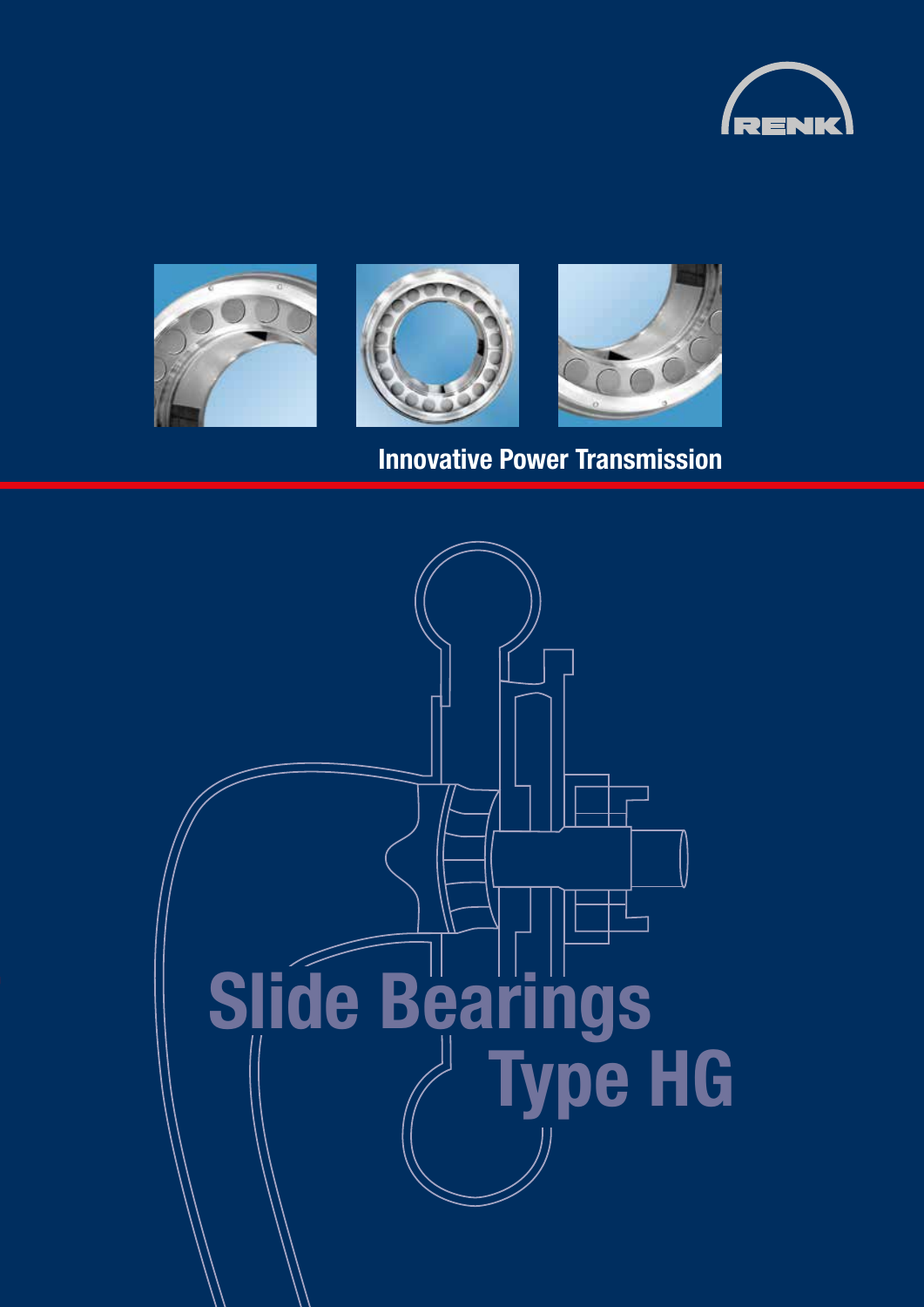

#### Slide Bearings Type HG

Locating bearings for horizontal hydro turbines operate under high axial loads, high speeds, overloads and overspeed conditions and therefore there is a need for strong bearings.

RENK slide bearings type HG have been specifically designed for this kind of application. Furthermore, it is possible to combine a high axial load capacity with the customer requirement for a self-lubricated and water cooled operation.

HG bearings are fully self-contained slide bearings. In order to compensate a limited misalignment of the shaft the bearing shell is spherically seated inside of the rigid housing.

Without any electrical power supply, the internal viscosity pump starts supplying the oil simultaneously with the rotation of the shaft. For this reason, the HG bearings are most suitable for "black starts".

The advantage is obvious. No additional lubrication units are necessary and consequently there are no follow-up costs for energy and maintenance. HG bearings offer highest operational availability.

#### Strong arguments for a strong bearing.



2 Housing **G** smooth housing

- **3** Heat dissipation
	- N natural cooling
	- W water cooling
	- **T** circulating pump and water cooling



**F** plain cylindrical bore, with viscosity pump

#### **6** Thrust parts

Q without thrust parts (non locating bearing)

A elastically supported circular tilting pads (locating bearing)



#### Example for designation:

Slide bearing type HG, smooth housing, water cooling with cooling tubes in oil sump, plain cylindrical bore with viscosity pump, elastically supported circular tilting pads as locating bearing, size 35, shaft diameter 355 mm:

### 5 Thrust parts **OQ** 8 6  $\bullet$  6  $\bullet$  6  $\bullet$  6  $\bullet$  6  $\bullet$  6  $\bullet$  6  $\bullet$  6  $\bullet$  6  $\bullet$  6  $\bullet$  6  $\bullet$  6  $\bullet$  6  $\bullet$  6  $\bullet$  6  $\bullet$  6  $\bullet$  6  $\bullet$  6  $\bullet$  6  $\bullet$  6  $\bullet$  6  $\bullet$  6  $\bullet$  6  $\bullet$  6  $\bullet$  6  $\bullet$  6  $\bullet$  6  $\bullet$  6  $\bullet$  6

Slide Bearings Type HG H G W F A 35 - 355

2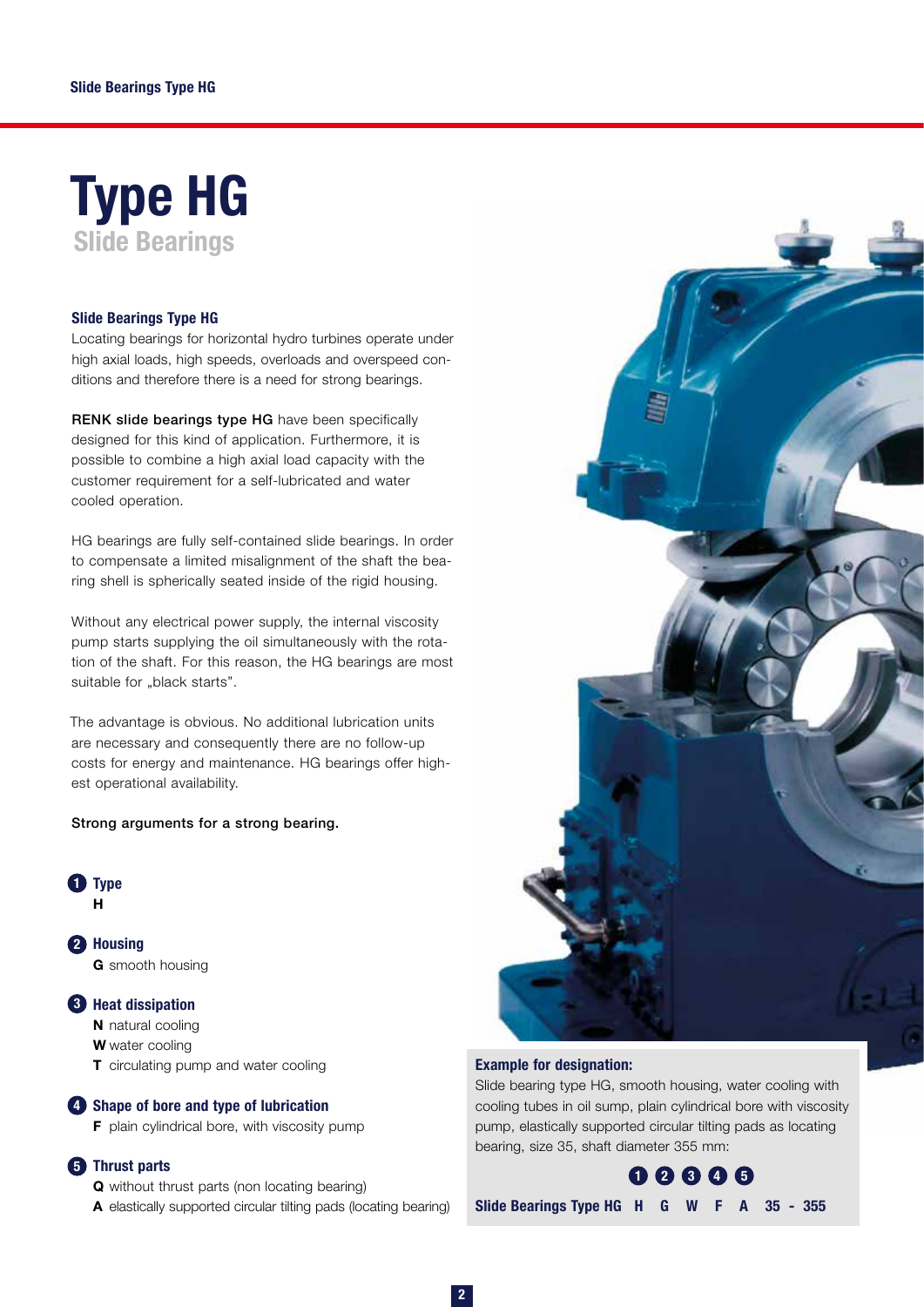

# Technical Information

Slide Bearings Type HG

This brochure contains the data required for incorporating HG slide bearings into machine designs. It also explains the unique design features incorporated in the HG bearing.

#### Technical Information

The RENK horizontal slide bearing type HG is a state of the art design, specifically developed in its combined thrust and journal form to meet the requirements of the horizontal shaft hydro turbine generator application, when self-lubrication is the preferred option.

> The HG bearing is fully self contained, water cooled, with its lubricating oil positively circulated by an internal viscosity pump powered by a rotating shaft collar.

> > When the water powers the turbine, and the machine shaft rotates, the HG bearings start to operate all on their own (independent of any external pumps etc.). They continue to operate safely under normal operation conditions and in case of overspeed until the shaft runs down to stand still.

#### Bearing Housing

The top and bottom half housings are cast iron, but can be nodular cast iron if specified. The bearing housing bottom provides space for one or two large water tube coolers of maximum oil cooling efficiency.

#### Bearing Shells

The shells are manufactured from steel and have a spherical seating. They are lined with RENK metal therm89 and have a plain cylindrical bore. Shells with two lobe bore are also available.

For high thrust (axial) loads, elastically supported circular tilting pads (RD thrust pads) are fitted to the ends of the shell (type ...A). The cup springs supporting the RD thrust pads have damping properties which can elastically absorb axial impact loads from the water turbine, without detriment to the white metal working surfaces or the equally important tilting action of the pads.

The displacement of the unique cup spring mounting can be utilized to calculate the magnitude of the axial load imposed on the RD thrust bearing.

Also, the displacement of the cup springs (the support of each RD thrust pad) ensures that the thrust load is safely carried by the full surface of the thrust bearing at all times.

The RD thrust pads at both ends of the bearing shell are identical. If one is accidentally damaged on site, it can be easily replaced by another one from stock. Spare pads are safely packed for ease of storage.

The journal shell itself is spherically seated, bolted together and located in the bearing housing in the same well proven manner used by **RENK** in their well known E-type bearings. This feature along with a very high quality of dimensional and geometrical finish guarantees that every shell gives the very best performance and is fully interchangeable.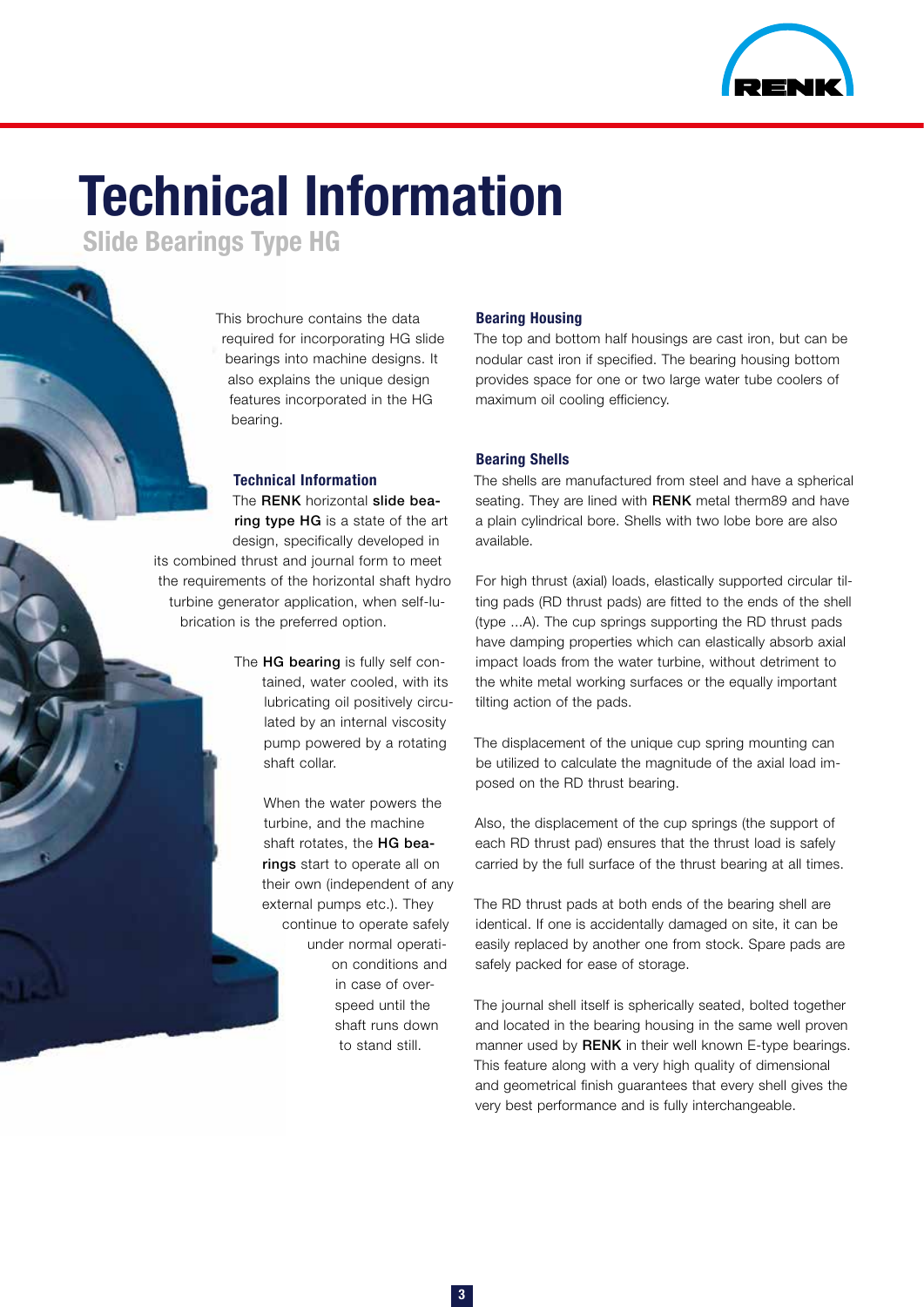## Technical Information

Slide Bearings Type HG

#### Oil Supply

Optionally cooled by one or two large and highly efficient water coolers, the HG bearing is fully self-contained with its own large oil sump.

A viscosity pump, powered by the shaft rotation lifts an excessive amount of oil from the oil sump direct to all the working surfaces of the bearing. In fact there is so much oil available from the viscosity pump that the excess is directed to move as much oil of the oil sump as possible over and between the water cooler tubes, while at the same time taking away an extra amount of heat from the bearing shell.

A specially designed oil distribution system in the top half shell (at the point of oil entry from the viscosity pump) ensures that both thrust surfaces, as well as the journal, get an immediate delivery of oil at startup phase.

#### Heat Dissipation

Frictional heat generated by the HG bearing is dissipated by one or two large U-shape water tube coolers. These tube coolers are fully submerged in the oil sump, at each end of the bottom half casing. The internal design of the bearing controls the flow of the oil in circulation to ensure that these water coolers operate with maximum efficiency.

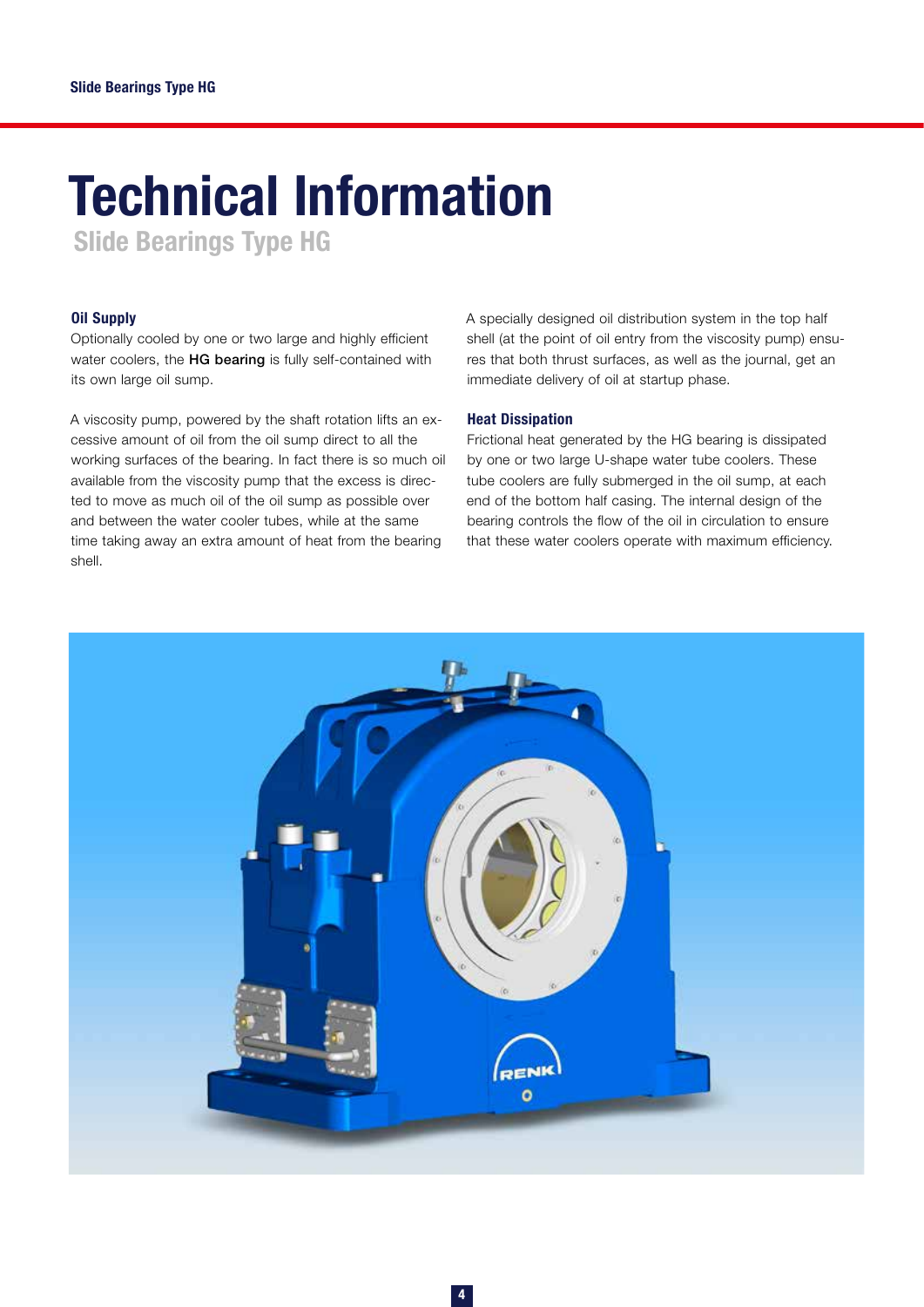

#### Seals

Baffles and rigid seals (type 20) combine to give an effective oil sealing arrangement for the HG bearing. These rigid seals are made of corrosion resistant aluminum alloy and they correspond to protection grade IP 44. Standard seals of higher protection grades are available upon request.

#### Temperature Control

Provision is made for measuring the temperature of the radial bearing shell through a standard drilling and tapping on the side of the bottom half housing. Thermocouple access to selected RD axial thrust pads at each end of the bearing shell is provided in the top half housing.

Commercially available thermo sensors can be used for monitoring temperatures. We recommend the use of RENK resistance thermometers, alternatively, RENK angle thermometers for direct visual reading.

#### Oil Selection

The correct viscosity grade for each operating condition will be determined by EDP calculation. Such calculations are always carried out at the design stage. A computer printout of the results can be provided on request.

Good suitable for use with RENK slide bearings are following lubricants:

- Industrial oil CKB, ISO 6743-6
- Hydraulic oil HL, ISO 6743-4
- Turbine oil TSA, ISO 6743-5

#### One Direction of Rotation

Because of the design of the oil supply components the HG bearing can operate in one direction of rotation only.

To ensure that the bearing is supplied with correct water connections, oil level gauge and instrumentation, it is important to have a key plan of the site layout. This key plan should also show the sense of shaft rotation.

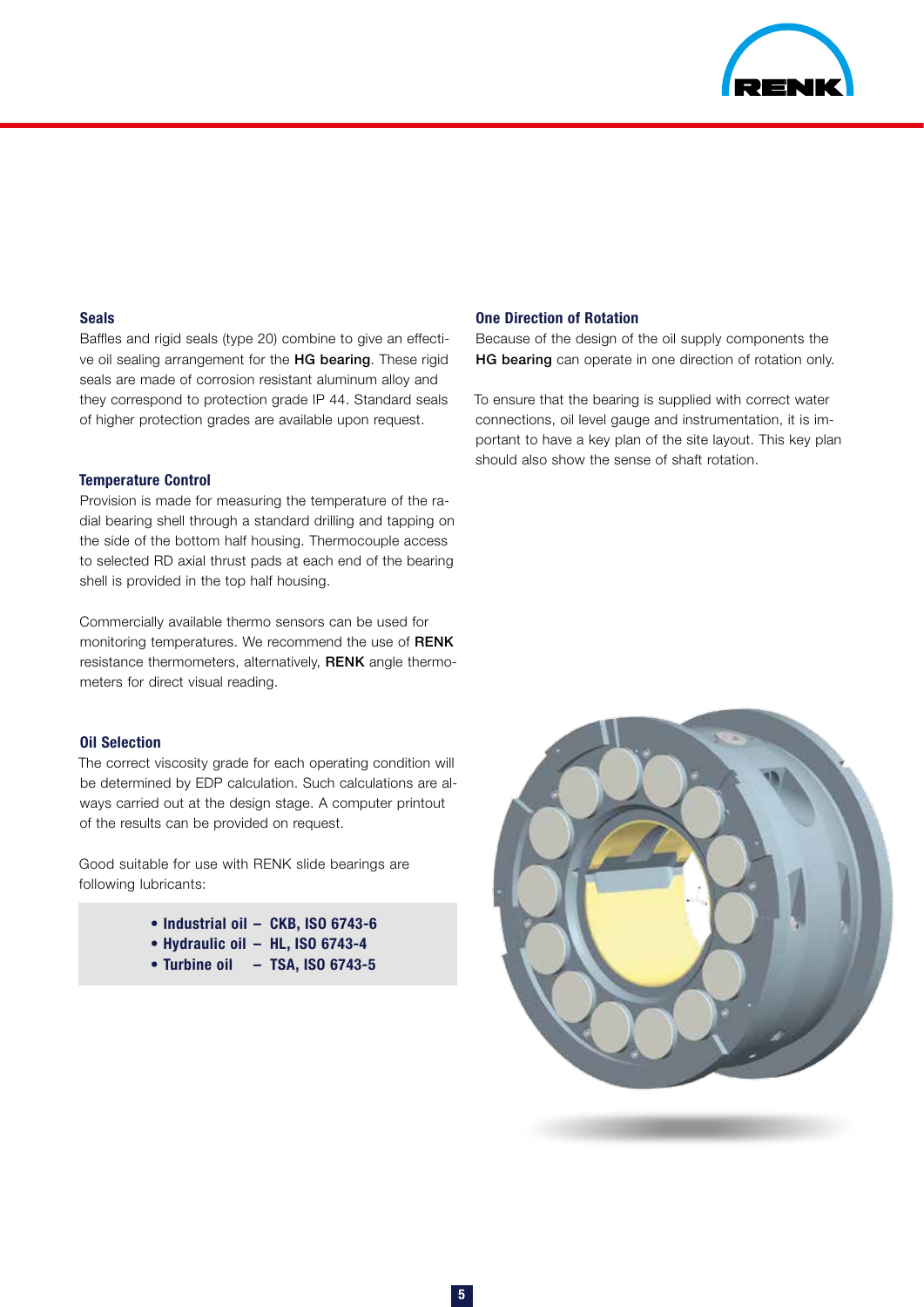# Dimensions of Bearings





| <b>Size</b> | <b>Shaft</b> | effective<br>bearing width |     |     |    |             |    |                |                |     |     |      |
|-------------|--------------|----------------------------|-----|-----|----|-------------|----|----------------|----------------|-----|-----|------|
|             | ØD           | <b>B1</b>                  | b1  | d1  | d2 | d3          | d4 | e <sub>1</sub> | e <sub>2</sub> | h1  | h2  | 1    |
| 28          | 250          | 220                        | 562 | 400 |    |             | 20 | 990            | 300            | 560 | 960 | 1120 |
|             | 280          |                            |     |     | 80 |             |    |                |                |     |     |      |
|             | $300^{1}$    |                            |     |     |    |             |    |                |                |     |     |      |
|             | $315^{1}$    |                            |     |     |    | 55 for M 42 |    |                |                |     |     |      |
|             | $335^{1}$    |                            |     |     |    |             |    |                |                |     |     |      |
|             | $355^{1}$    |                            |     |     |    |             |    |                |                |     |     |      |



| 45 | 375                         | 320 |     | 615 | 112 |             |    | 1330 | 620 | 750 | 1295 | 1480 |
|----|-----------------------------|-----|-----|-----|-----|-------------|----|------|-----|-----|------|------|
|    | 400                         |     |     |     |     | 70 for M 56 |    |      |     |     |      |      |
|    | 425                         |     |     |     |     |             | 25 |      |     |     |      |      |
|    | 450                         |     | 780 |     |     |             |    |      |     |     |      |      |
|    |                             |     |     |     |     |             |    |      |     |     |      |      |
|    | $\frac{475^{11}}{500^{11}}$ |     |     |     |     |             |    |      |     |     |      |      |
|    | $\frac{530^{1}}{560^{1}}$   |     |     |     |     |             |    |      |     |     |      |      |
|    |                             |     |     |     |     |             |    |      |     |     |      |      |

*1) Nonlocating bearing For further technical information please contact our sales office.*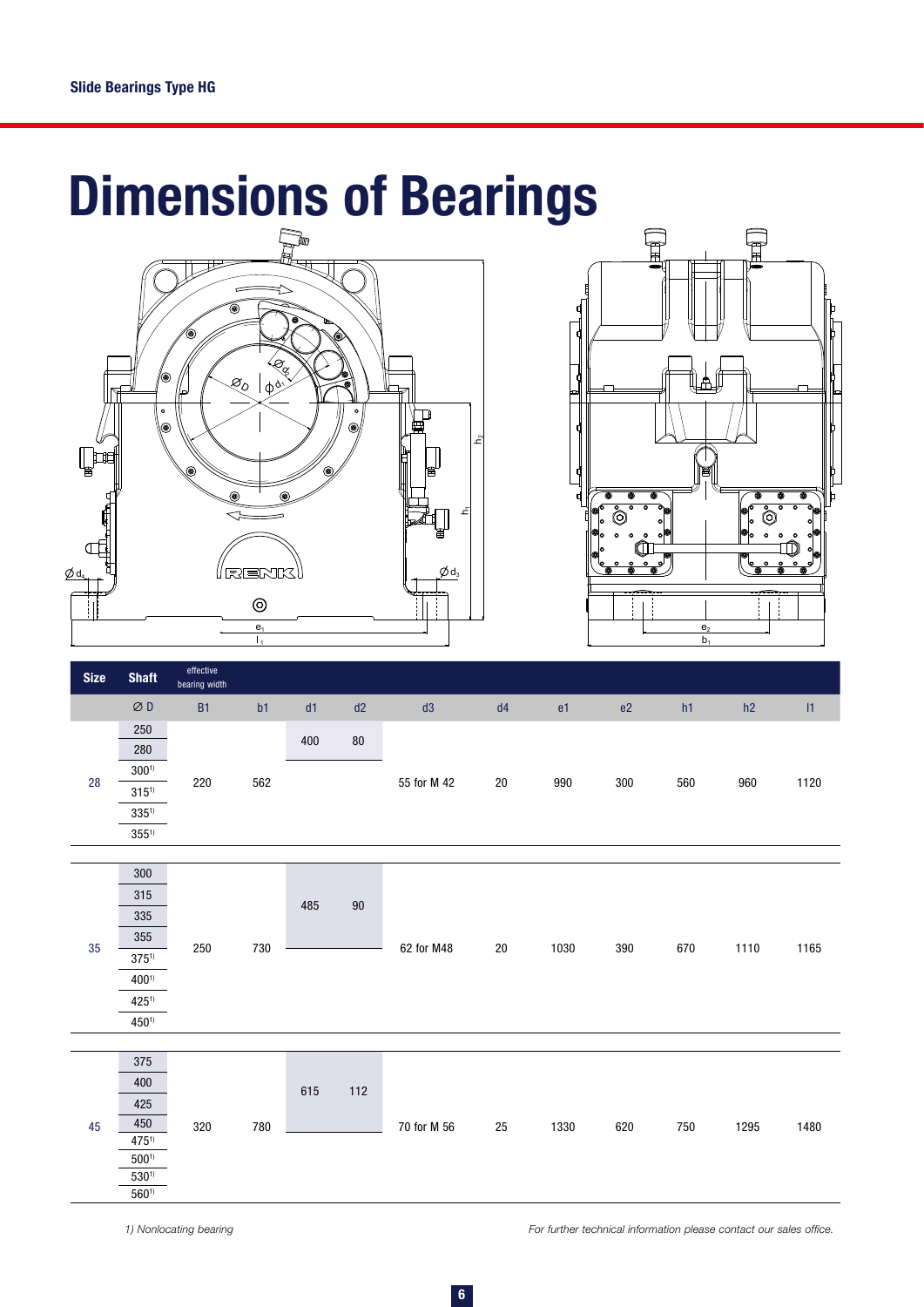

## **Distribution**

#### Production and Distribution Centers<sup>1)</sup>

RENK Corporation 304, Tucapau Road Duncan, S.C. 29334 USA Phone: +1 864 433-0069 Fax: +1 864 433-0636 E-Mail: bearings@renkusa.com

MAN Diesel & Turbo Japan Ltd. PMO Nihonbashi-Odemmacho Bldg10F 6–8 Nihonbashi-Odemmacho Chuo-ku, Tokyo 103-0011 Japan Phone: +81 3 6667-2461 Fax: +81 3 6667-2470 E-Mail: a.matsuda@renkjp.com

COFICAL RENK MANCAIS DO BRASIL LTDA. MAN Diesel & Turbo China Production Co., Ltd. Fengming Road 9 Wujin High-Tech Industrial Zone 213164 Changzhou China Phone: +86 519 8622-7888 Fax: +86 519 8622-7999 E-Mail: changzhou@cn.man.eu

Rodovia BR-280 km 54 CEP 89270-000 Guaramirim SC Santa Catarina, Brazil Phone: +55 47 3373-6400 Fax: +55 47 3373-6499 E-Mail: coficalrenk@uol.com.br

OMEGA TECH SERVICES Anand Nagar, Raisen Road 462021 Bhopal Indien Phone: +91 755 268-5250 Fax: +91 755 268-4728 E-Mail: omtec@bsnl.in

Australia

Sales offices

Austria

Belgium

Brazil

Canada

Czech Republic

Finland

GB and Ireland

India

Italy

Japan

Mexico

**Netherlands** 

Norway

PR China

Republic of Slovenia

Slovak Republic

South Africa

South Korea

Spain

**Switzerland** 

USA

1)Other countries are managed directly by RENK AG Hannover plant.

Subject to changes due to technical progress.